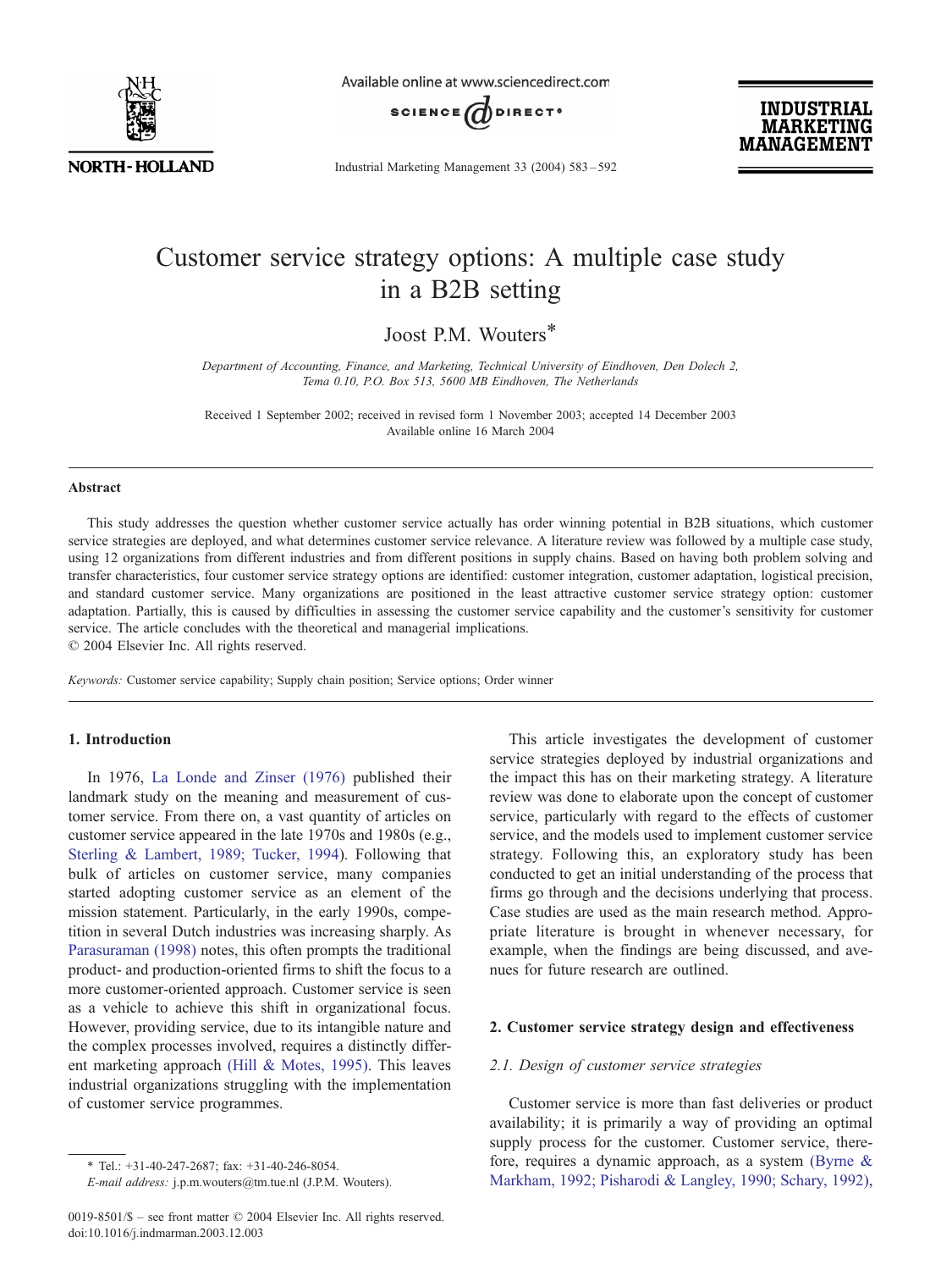as a process [\(La Londe, Cooper, & Noordewier, 1988\),](#page--1-0) or as project management [\(Davis & Manrodt, 1994\).](#page--1-0) This type of dynamic approach has caused a shift in customer service focus from an operational logistics to a marketing strategic perspective [\(Parasuraman, 1998\).](#page--1-0)

Foremost, the development of the concept of customer service has taken place (and still is) through logistically oriented journals [\(Wouters, 2000\).](#page--1-0) Within marketing-oriented journals, the concept is addressed as one of the instruments for relationship building [\(Lancioni, 1995; Morris &](#page--1-0) Davis, 1992; Wetzels, Ruyter, Lemmink, & Koelemeijer, 1995). More recently, researchers distinguish more and more two basic components of customer service [\(Andraski](#page--1-0) & Novack, 1996; Daugherty, Ellinger, & Rogers, 1994; Maltz & Maltz, 1998). One component is labeled ''bottom line or reliability service.'' It concerns the basic logistic performance regarding availability, delivery reliability, quality of deliveries, etc. The second component is labeled ''responsiveness'' and concerns an organization's communicative skills and commercial flexibility. In this article, customer service is viewed as consisting of these two major components. Furthermore, customer service is seen as 'free of charge' supplementary services to a core offering (physical products) to achieve competitive differentiation and advantage [\(Parasuraman, 1998\).](#page--1-0)

Several customer service development programmes have been published to help companies develop a suitable customer service policy (e.g., [Christopher, 1992; La Londe et](#page--1-0) al., 1988; Lambert & Harrington, 1989). All the presented customer service programmes offer, more or less, the same procedure and are derived from the general strategic marketing planning process.

Many companies refuse to see customer service responsibility as a management issue [\(Byrne & Markham, 1992\).](#page--1-0) In these companies, customer service is considered as an activity rather than a strategic tool. In this perspective, efforts regarding customer service will always be marginal. [Lancioni \(1995\)](#page--1-0) finds that most of the definitions used in practice seem to be directed at a broad and general marketing approach ('the customer is king'). Customer service's cross functionality makes it difficult to manage from one central position in the organization. Lancioni reports that 85% of companies interviewed do have a customer service department. The way this department is positioned in the organization varies. The differences observed are directly related to the way customer service is interpreted in the organization, which, in turn, depends largely on product and market characteristics.

#### 2.2. Customer service effectiveness

A number of authors provide overviews of empirical results of customer service effectiveness research (e.g., [Lynch, 1992; Mentzer, Flint, & Kent, 1999; Pisharodi &](#page--1-0) Langley, 1991; Tarasingh, 1992; Tucker, 1994; Wouters, 2000). Quite a substantial number of studies have been conducted in the fast-moving consumer goods industry. Specific business-to-business industries that have been investigated are pump and valve industry [\(Banting, 1976;](#page--1-0) Cunningham & Roberts, 1974), chemicals and chemical industry equipment [\(Gilmour, 1982\),](#page--1-0) office furniture [\(Ster](#page--1-0)ling & Lambert, 1987), plastic granulate [\(Lambert & Har](#page--1-0)rington, 1989), and several industries producing commodities [\(Kyj & Kyj, 1989\).](#page--1-0) [La Londe and Zinser \(1976\),](#page--1-0) [La Londe et](#page--1-0) al. (1988), and [Morris and Davis \(1992\)](#page--1-0) compared several business-to-business industries in their studies.

On the basis of empirical findings, it can be concluded that customer service is a relevant vendor-selection criterion. It is also suggested that several customer service elements are considered as qualifying factors rather than winning factors (e.g., [Cunningham & Roberts, 1974; John](#page--1-0)ston, 1995; Varadarajan, 1985). There is some evidence for a direct impact of customer service performance on market share, sales, or profits [\(Daugherty, Stank, & Ellinger, 1998;](#page--1-0) Innis & La Londe, 1994; Lynch, 1992; Morash, Dröge, & Vickery, 1997; Tucker, 1994). However, this evidence is limited and fragmented, and, sometimes, even contradictory. [Zeithaml \(2000\)](#page--1-0) has reviewed the literature on the relationship between service<sup>1</sup> quality and profits. From this study, it is also concluded that both positive and negative relationships have been confirmed, and many more questions need answering. Furthermore, the empirical findings in most cases are based on the manufacturer – retailer interface and concern consumer goods. Its implications for upstream supply chain participants and, in particular, regarding industrial goods remain unclear.

This study tries to fill a part of that gap by addressing the following three research questions:

- 1. What is the order winning potential of customer service in a business-to-business context?
- 2. What customer service strategies are deployed by industrial organizations and how do they differ?
- 3. What are possible determinants of customer service order winning potential?

## 3. Research methodology

The case study method was adopted as an appropriate research design for the exploratory study. [Yin \(1994\)](#page--1-0) defines the case study method as an empirical inquiry that ''investigates a contemporary phenomenon within its real-life context, especially when the boundaries between phenomenon and context are clearly not evident, and in which multiple sources of evidence are used.'' Since the boundaries of the phenomenon of customer service strategies were

<sup>1</sup> However, it should be noted that in the Zeithaml study, service is seen as the main offering to the customer, for which the organization pays. In this study, customer service is seen as part of the augmented product and is free of charge.